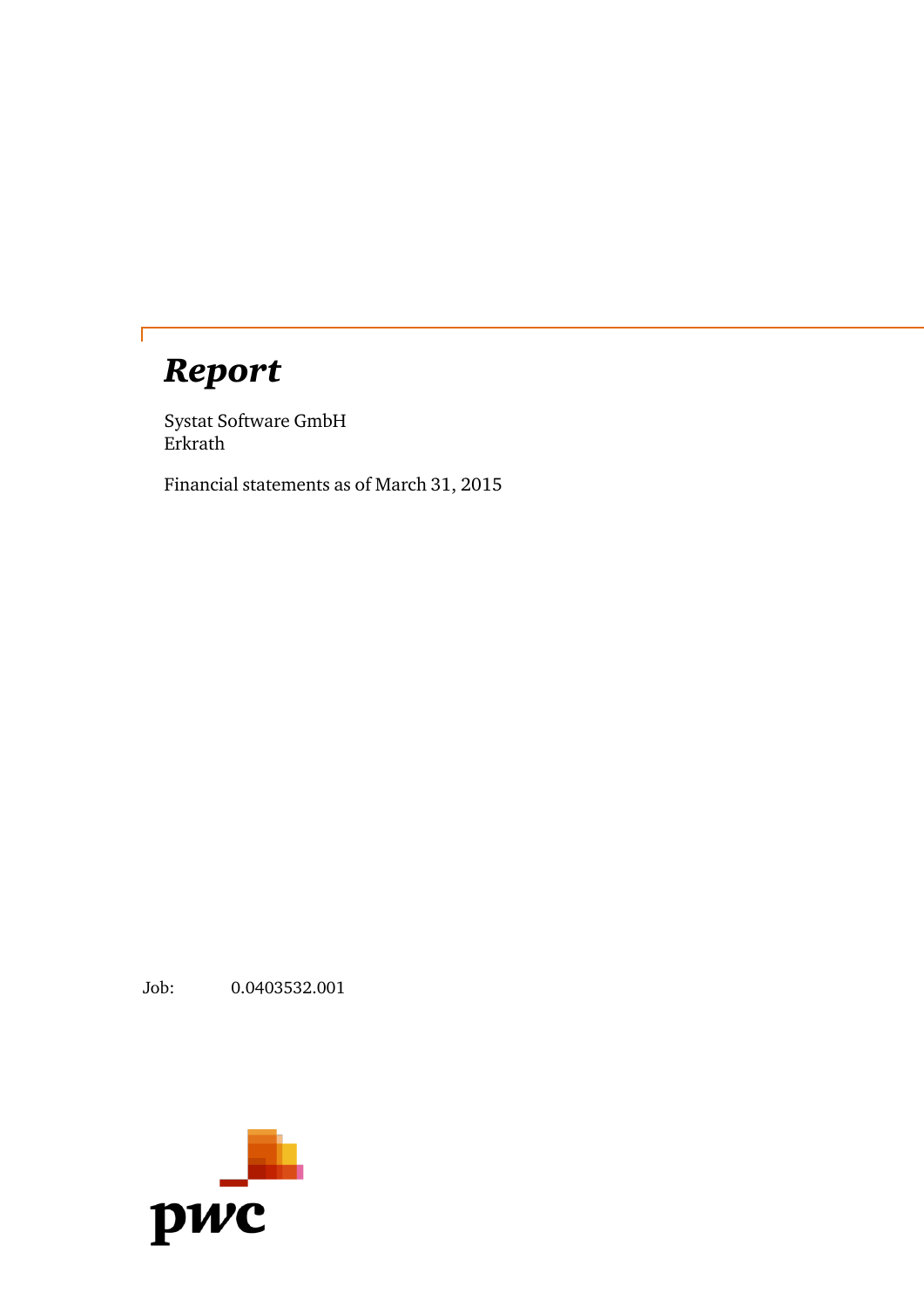# Table of contents **Page**

Appendices (see separate table of contents)

| For computational reasons rounding differences                   |
|------------------------------------------------------------------|
| of $\pm$ a unit ( $\epsilon$ , %, etc.) can occur in the tables. |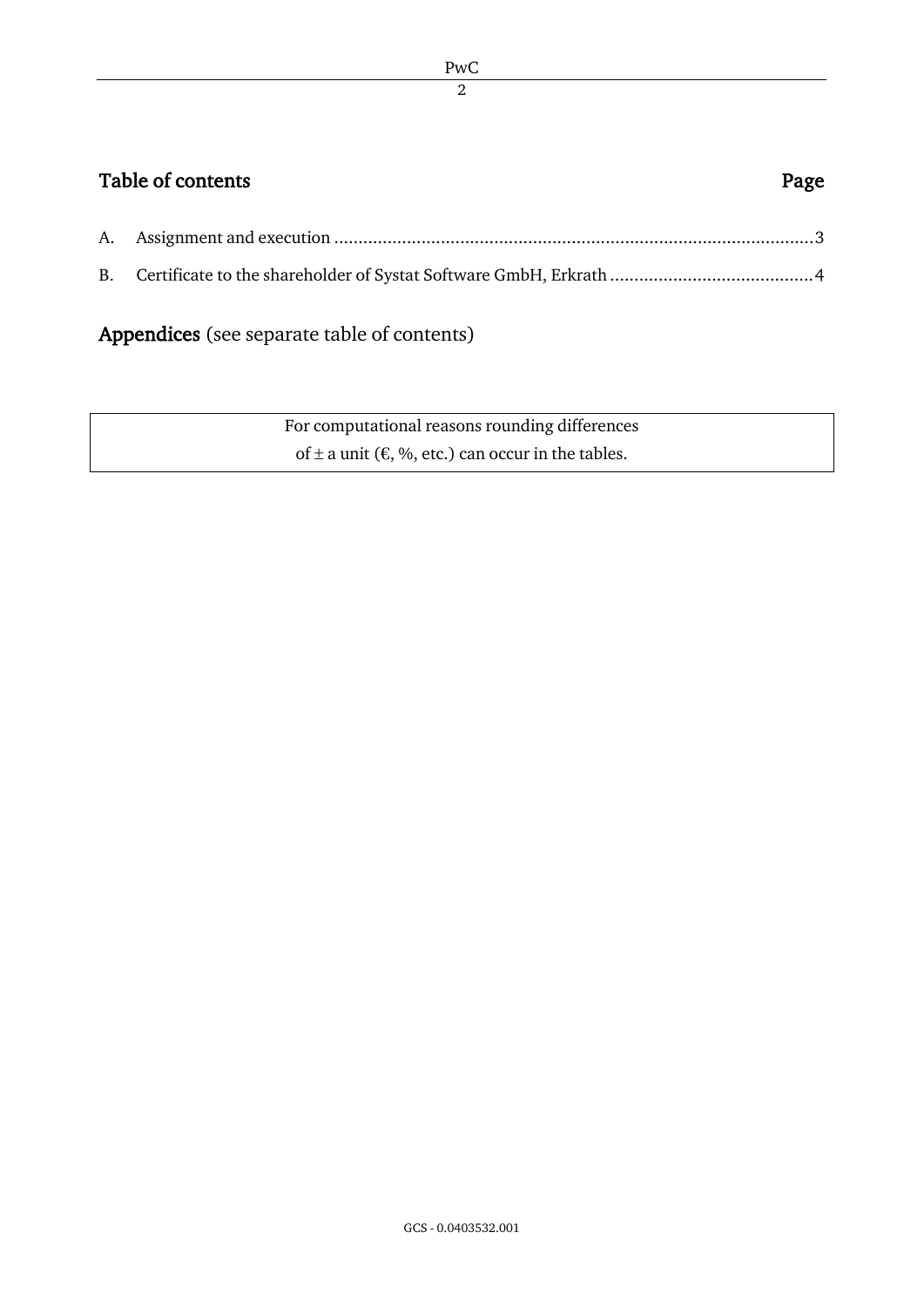### A. Assignment and execution

1. The general management of

#### Systat Software GmbH, Erkrath,

- hereinafter referred to as company -

engaged us to compile the financial statements as of March 31, 2015.

- 2. We have compiled the balance sheet and the statement of income and expenses from the books kept by us and prepared the notes to the financial statements.
- 3. The performance of our engagement and our liability thereof including our liability in respect to third party claims, is based on the "General Terms of Engagement for Wirtschaftsprüfer and Wirtschaftsprüfungsgesellschaften" dated January 1, 2002 and our special conditions dated January 1, 2001.
- 4. The company's management and the instructed staff have readily provided us with the necessary information and evidence requested.
- 5. A letter of representation referring to the accounting and the financial statements has been provided to us.
- 6. An audit of the financial statements was not within the scope of our engagement.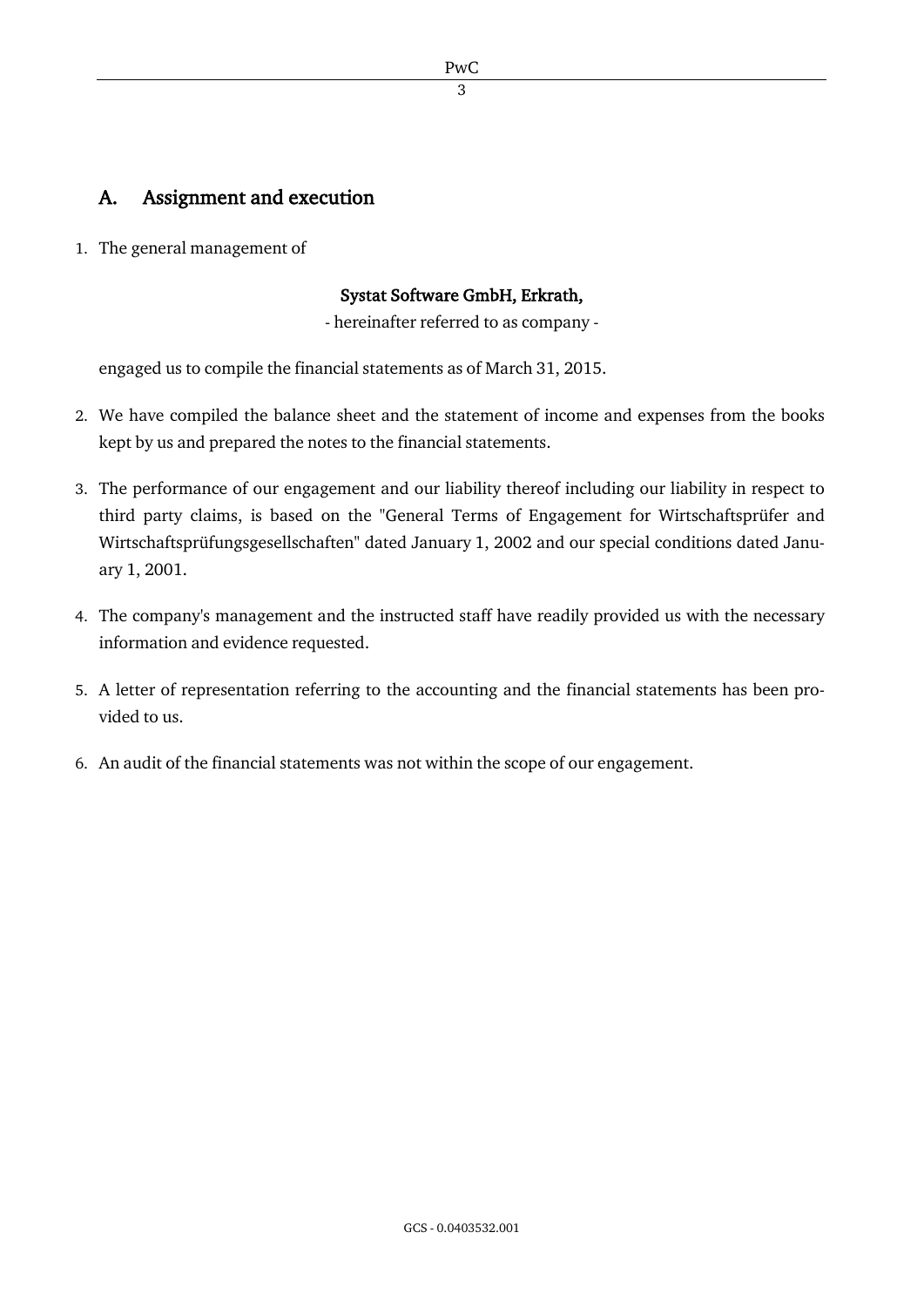## B. Certificate to the shareholder of Systat Software GmbH, Erkrath

We issue to the financial statements as of March 31, <sup>2015</sup> of Systat Software GmbH, Erkrath, with a balance sheet total of  $\epsilon$  19.859.611,16 and a net income for the year of  $\epsilon$  743.688,76 according to appendices <sup>1</sup> to III following report:

Pursuant to the terms of the engagement, we have compiled the financial statements below - comprising the balance sheet, income statement and notes - of Systat Software GmbH, Erkrath, for the fiscal year from April 1, <sup>2014</sup> to March 31, <sup>2015</sup> in compliance with German commercial law. Ba sis for the compilation was the books kept by us, the other documents submitted to us, which, in accordance with the engagement terms, we have not audited, as well as other information provided to us. Keeping the books and preparing the list of assets and liabiities and the annuai financial statements in accordance with German commercial law are the responsibiity of the Company's management.

We conducted our engagement in accordance with the IDW Standard: Grundsätze für die Erstel lung von Jahresabschlüssen (IDW S7) (IDW Standard: Principles for the Compilation of Annual Financial Statements (IDW S7)). This involves drafting the balance sheet and income statement and notes on the basis of the bookkeeping, the list of assets and liabiities, and the instructions relating to the applicable accounting policies.

We ascertain that - except for the profit and loss absorption - no intercompany transactions from trading between the company and Cubeware GmbH, Rosenheim, occurred.

We issue this report on the basis of the engagement agreed with the company, which comprises the "General Terms of Engagement for Wirtschaftsprüfer and Wirtschaftsprüfungsgesellschaften" as of January 1, 2002. Our responsibility for the execution of the assignment shall arise solely from our contractual relationship with the company and accordingly exists solely towards this company. Any inclusion of other persons (third parties) in the protective scope of the assignment is not agreed and we shall thus not accept any liabiity towards third parties.

Düsseldorf, April 22, 2015

PricewaterhouseCoopers Aktiengesellschaft Wirtschaftsprüfungsgesellschaft

Carsten Röss

Steuerberater Steuerberatering

GCS - O.O4O3532.OO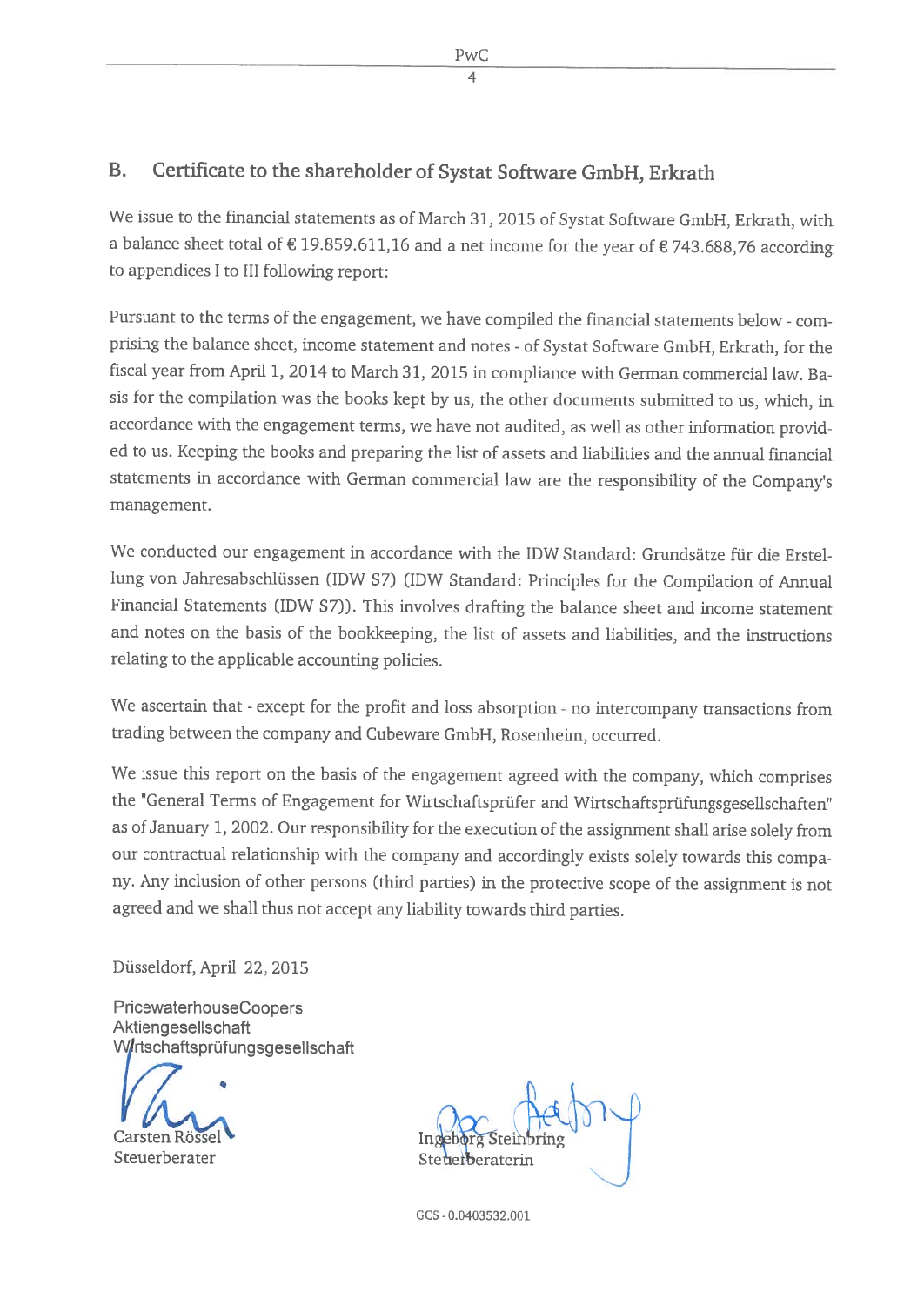# *Appendices*

Systat Software GmbH Erkrath

Financial statements as of March 31, 2015

Job: 0.0403532.001

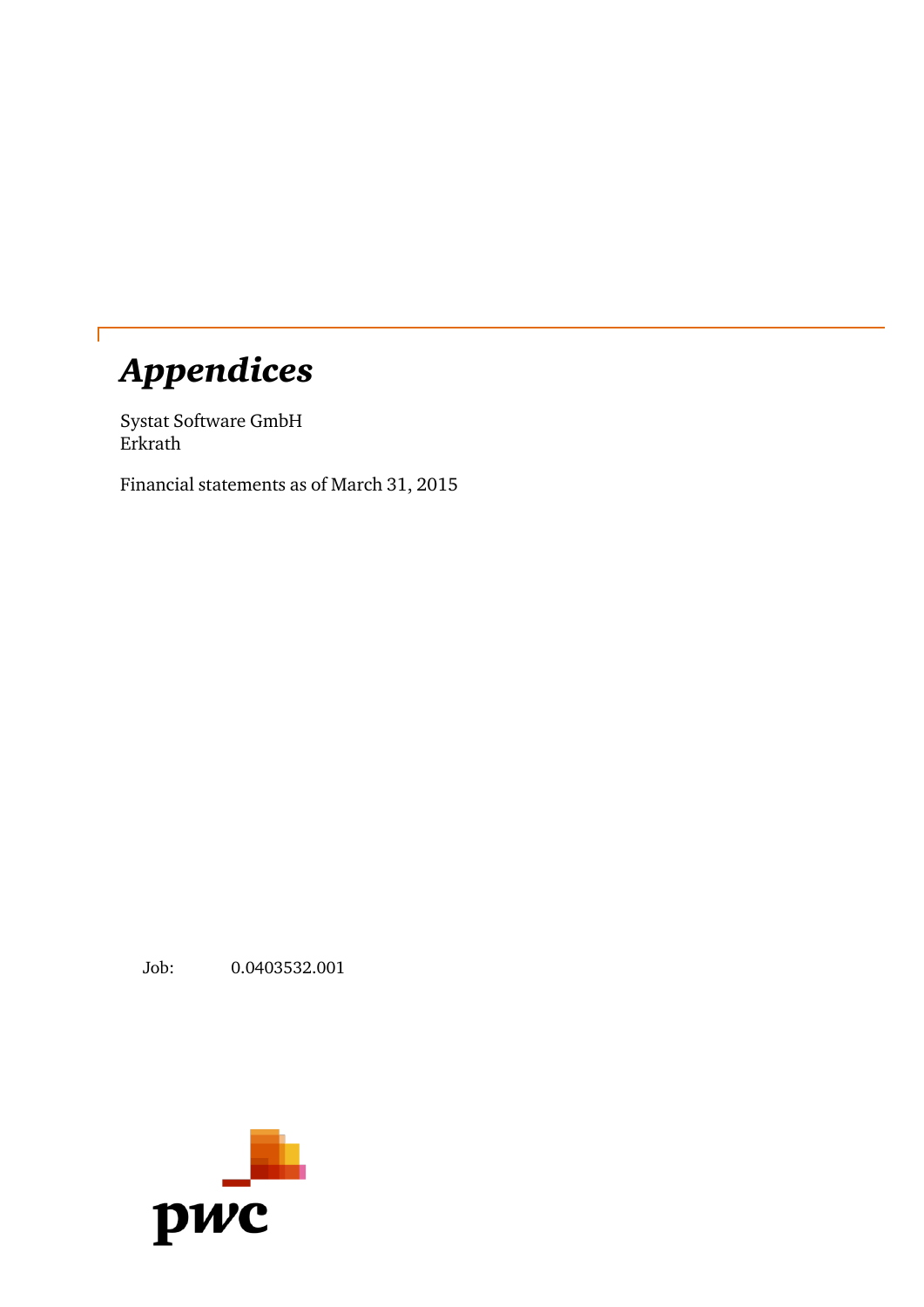| Table of contents |                                                                    |         |  |  |
|-------------------|--------------------------------------------------------------------|---------|--|--|
|                   | Balance sheet as of March 31, 2015                                 |         |  |  |
| П                 | Income statement for the period<br>April 1, 2014 to March 31, 2015 |         |  |  |
| Ш                 |                                                                    | $1 - 3$ |  |  |
|                   | General Terms of Engagement for Wirtschaftsprüfer and              |         |  |  |

Wirtschaftsprüfungsgesellschaften as of January 1, 2002

Special conditions as of January 1, 2001

For computational reasons rounding differences of  $\pm$  a unit ( $\epsilon$ , % etc.) can occur in the tables.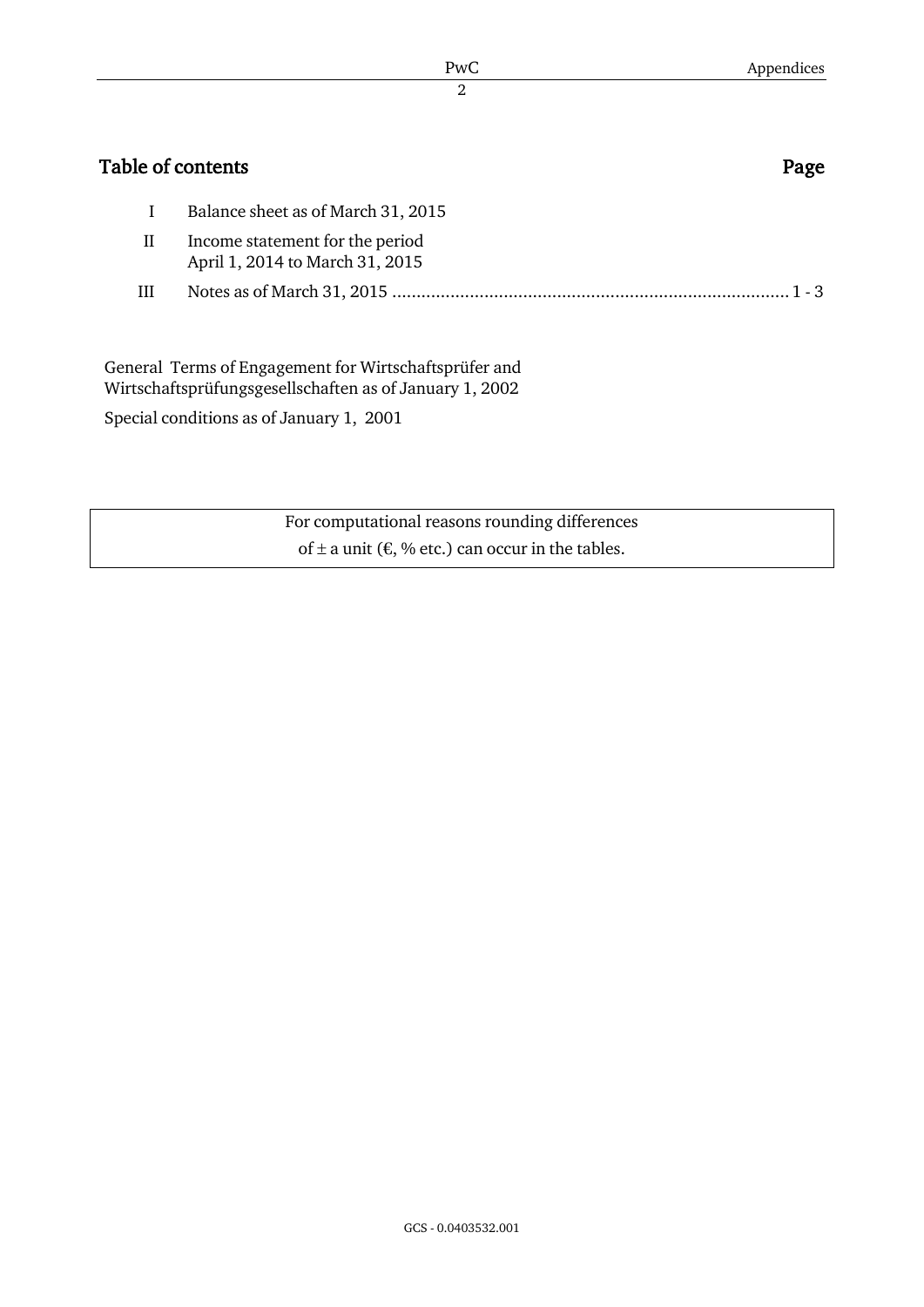# **A s s e t s E q u i t y a n d l i a b i l i t i e s**

|                                                       | 31.03.2015    | 31.03.2014                  |    |                                                        | 31.03.2015    | 31.03.2014    |
|-------------------------------------------------------|---------------|-----------------------------|----|--------------------------------------------------------|---------------|---------------|
|                                                       | €             | €                           |    |                                                        | €             | €             |
| A. Fixed assets                                       |               |                             |    | A. Equity                                              |               |               |
| Intangible assets                                     |               |                             |    | Subscribed capital                                     | 25.000,00     | 25.000,00     |
| Concessions, licences and similar rights and licences |               |                             |    | Capital reserve                                        | 8.559.870,50  | 8.559.870,50  |
| to such rights and values                             | 6,00          | 6,00                        |    | III. Net loss brought forward / Profit brought forward | $-510.649,21$ | 243.041,18    |
| Tangible assets<br>Ш.                                 |               |                             |    | IV. Net income for the year / Net loss for the year    | 743.688,76    | -753.690,39   |
| Other plant, factory and office equipment             | 521,00        | 987,00                      |    |                                                        | 8.817.910,05  | 8.074.221,29  |
| III. Financial assets                                 |               |                             |    | <b>B.</b> Accruals                                     |               |               |
| Participations                                        | 18.433.137,39 | 18.433.137,39               |    | 1. Tax accruals                                        | 129.961,89    | 176.133,19    |
|                                                       | 18.433.664,39 | 18.434.130,39               |    | 2. Other accruals                                      | 46.949,00     | 51.621,00     |
| <b>B.</b> Current assets                              |               |                             |    |                                                        | 176.910,89    | 227.754,19    |
| Receivables and other assets                          |               |                             | C. | <b>Liabilities</b>                                     |               |               |
| Trade receivables                                     | 86.119,62     | 72.142,86                   |    | 1. Trade accounts payable                              | 14.881,03     | 4.114,25      |
| Receivables from affiliates                           | 1.178.870,28  | 570.759,00                  |    | (thereof with a residual term of up to one year        |               |               |
| 3.<br>Other assets                                    | 78.656,40     | 78.624,37                   |    | € 14.881,03; prior year € 4.114,25)                    |               |               |
|                                                       | 1.343.646,30  | 721.526,23                  |    | Payables to affiliated companies<br>2.                 | 0,00          | 143.863,39    |
| Cash on hand, cash in banks<br>Ш.                     | 75.812,59     | 23.257,57                   |    | (thereof with a residual term of up to one year        |               |               |
|                                                       | 1.419.458,89  | 744.783,80                  |    | € 0,00; prior year € 143.863,39)                       |               |               |
| C. Prepaid expenses                                   | 6.487,88      | 6.314,33                    |    | Liabilities against shareholder<br>3.                  | 10.677.214,57 | 10.569.043,72 |
|                                                       |               |                             |    | (thereof with a residual term of up to one year        |               |               |
|                                                       |               |                             |    | € 10.677.214,57; prior year € 10.569.043,72)           |               |               |
|                                                       |               |                             |    | Other liabilities<br>4.                                | 4.272,61      | 9.851,62      |
|                                                       |               |                             |    | (thereof with a residual term of up to one year        |               |               |
|                                                       |               |                             |    | €4.272,61; prior year €9.851,62)                       |               |               |
|                                                       |               |                             |    | (thereof for taxes €4.272,61; prior year €9.112,63)    |               |               |
|                                                       |               |                             |    |                                                        | 10.696.368,21 | 10.726.872,98 |
|                                                       |               |                             |    | D. Deferred income                                     | 168.422,01    | 156.380,06    |
|                                                       |               | 19.859.611,16 19.185.228,52 |    |                                                        | 19.859.611,16 | 19.185.228,52 |

| 31.03.2015    | 31.03.2014    |
|---------------|---------------|
| €             | €             |
|               |               |
| 25.000,00     | 25.000,00     |
| 8.559.870,50  | 8.559.870,50  |
| $-510.649,21$ | 243.041,18    |
| 743.688,76    | -753.690,39   |
| 8.817.910,05  | 8.074.221,29  |
|               |               |
| 129.961,89    | 176.133,19    |
| 46.949,00     | 51.621,00     |
| 176.910,89    | 227.754,19    |
|               |               |
| 14.881,03     | 4.114,25      |
| 0,00          |               |
|               | 143.863,39    |
| 10.677.214,57 | 10.569.043,72 |
|               |               |
| 4.272,61      | 9.851,62      |
|               |               |
|               |               |
| 10.696.368,21 | 10.726.872,98 |
| 168.422,01    | 156.380,06    |
| 19.859.611.16 | 19.185.228.52 |

### **Systat Software GmbH, Erkrath**

# **Balance sheet as of March 31, 2015**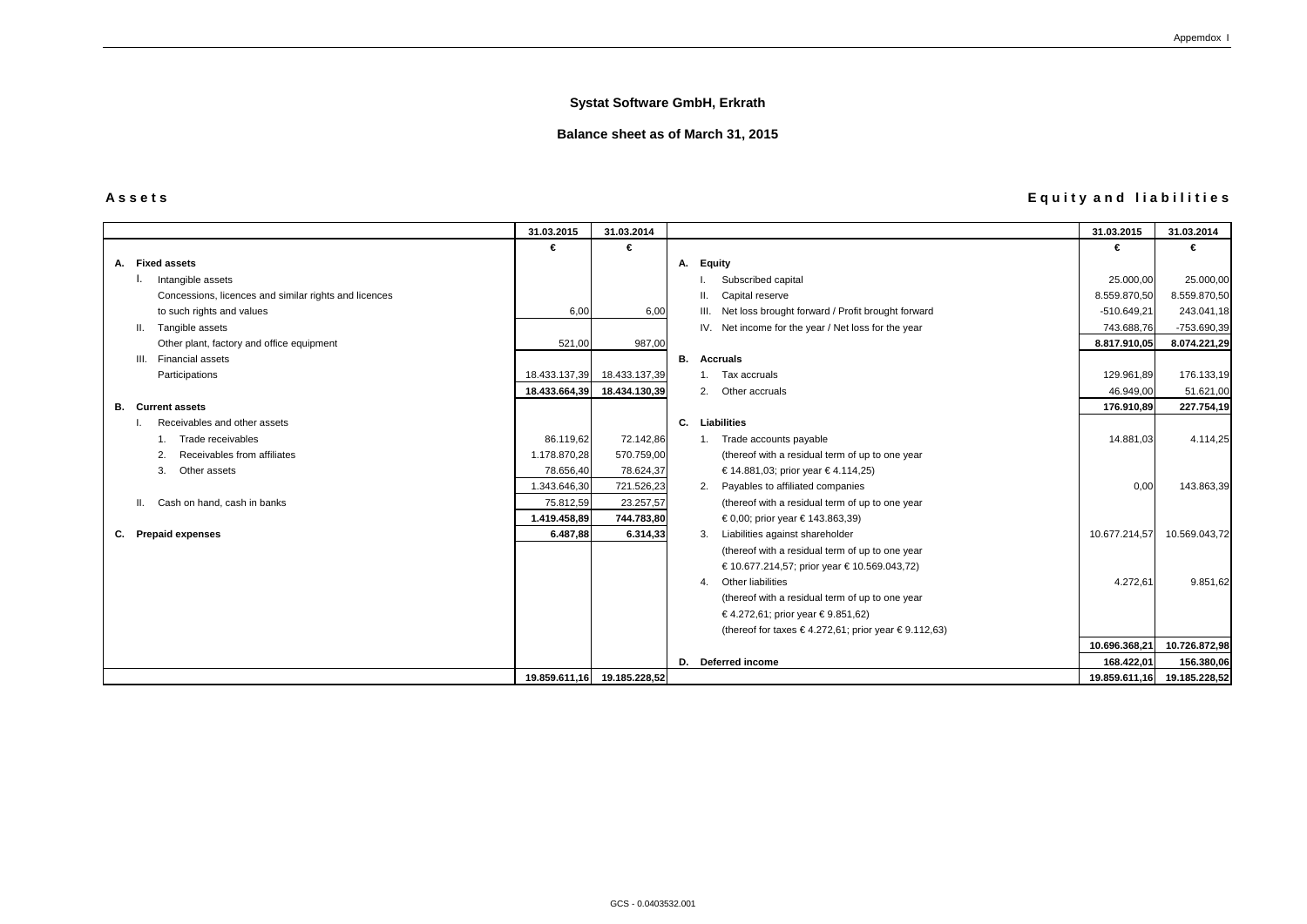### **Systat Software GmbH, Erkrath**

#### **for the period April 1, 2014 to March 31, 2015 Income statement**

|                                                                                                                | 01.04.2014-<br>31.03.2015 | 01.04.2013-<br>31.03.2014 |
|----------------------------------------------------------------------------------------------------------------|---------------------------|---------------------------|
|                                                                                                                | €                         | €                         |
| 1. Sales                                                                                                       | 709.137,54                | 704.819,57                |
| 2. Other operating income                                                                                      | 6.869,46                  | 10.716,50                 |
| (thereof from currency translation €6.851,61; prior year €0,00)                                                |                           |                           |
|                                                                                                                | 716.007,00                | 715.536,07                |
| 3. Cost of materials                                                                                           |                           |                           |
| Cost of raw materials, consumables and supplies and<br>a)                                                      |                           |                           |
| of purchsed merchandise                                                                                        | $-252.553,11$             | -240.854,76               |
| Cost of services<br>b)                                                                                         | $-2.384,51$               | $-1.916,00$               |
| 4. Personnel expenses                                                                                          |                           |                           |
| Wages and salaries<br>a)                                                                                       | $-208.177,85$             | $-223.207,31$             |
| b)<br>Social security and pension cost<br>(thereof for old-age pensions €2.100,00; prior year €2.100,00)       | $-44.545,82$              | $-44.558,03$              |
| 5. Depreciation on intangible and tangible assets                                                              | $-466,00$                 | $-1.022, 14$              |
| 6. Other operating expenses<br>(thereof from currency translation €27,43; prior year €0,00)                    | $-165.729,29$             | -158.367,88               |
| 7. Other interest and similar income<br>(thereof to affiliated companies €20.301,15; prior year<br>€19.571,76) | 20.301,15                 | 19.571,76                 |
| 8. Income due to profit and loss absorption agreement                                                          | 805.467,88                | 0,00                      |
| 9. Interest and similar expenses                                                                               | $-65.742,46$              | $-65.221,03$              |
| (thereof to affiliated companies €64.171,96; prior year<br>€ 65.221,03)                                        |                           |                           |
| 10. Loss due to profit and loss absorption agreement                                                           | 0,00                      | $-817.339,44$             |
| 11. Result from ordinary activities                                                                            | 802.176,99                | $-817.378,76$             |
| 12. Taxes on income                                                                                            | $-58.488,61$              | 63.688,37                 |
| 13. Other taxes                                                                                                | 0,38                      | 0,00                      |
| 14. Net income for the year / Net loss for the year                                                            | 743.688,76                | $-753.690,39$             |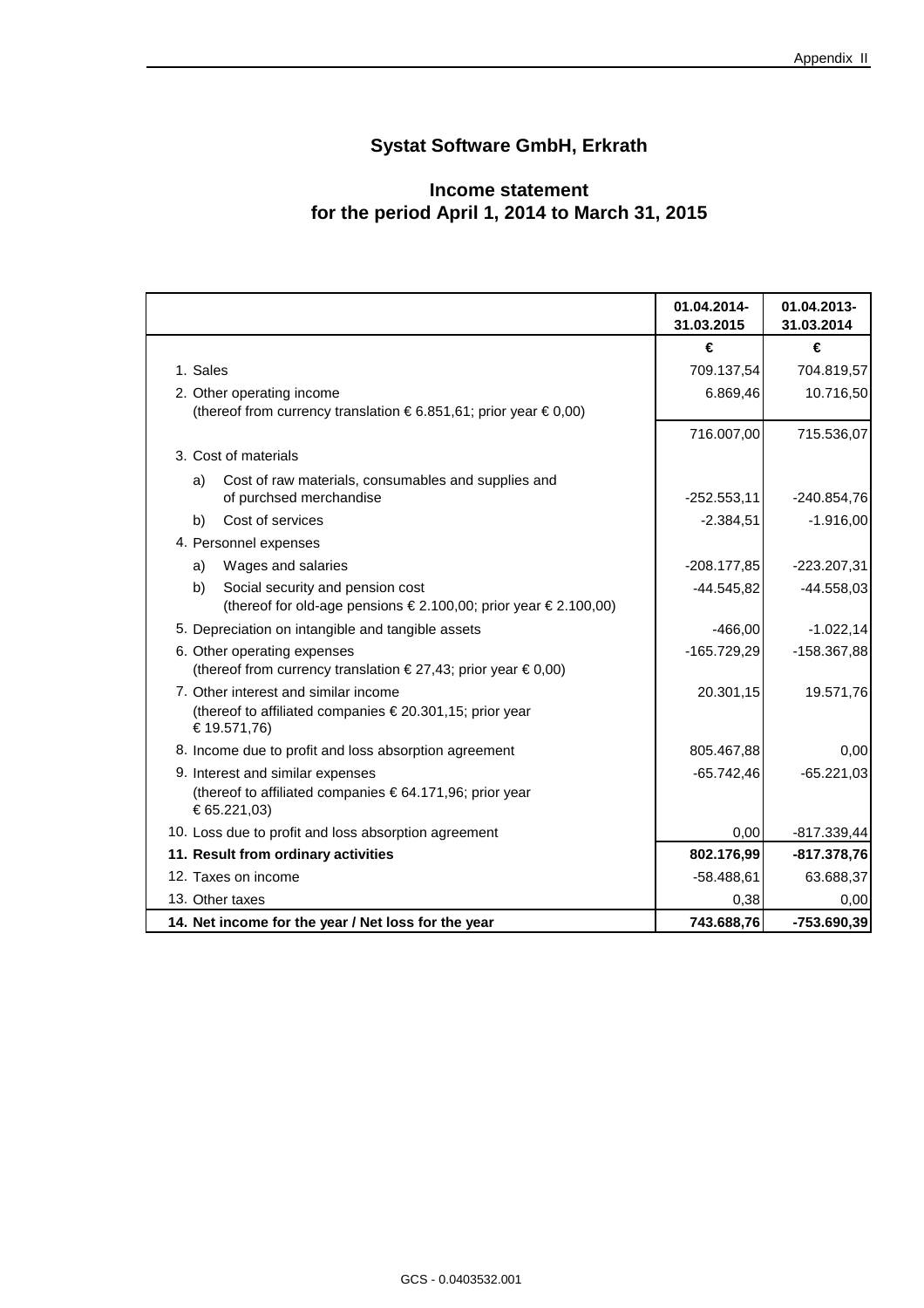#### Systat Software GmbH, Erkrath

#### Notes as of March 31, 2015

#### I. General Information

As of the balance sheet date March 31, 2015 the company is classified as small-sized corporation for the purposes of Sections 267 of the German Commercial Code (HGB).

The annual financial statements are prepared in accordance with the accounting regulations applicable for corporation of the German Commercial Code (HGB), with due consideration being given to the law relating to limited liability companies (GmbHG) and also in accordance with the rules of the articles of incorporation of the company.

The company takes advantage of the size-related exemptions set out in Sections 274a and 288 (1) Commercial Code (HGB) partially.

The income statement has been prepared using the type of expenditure format.

The financial year starts on April 1 and ends as of March 31.

The financial statements are prepared under the assumption of the Going-Concern principle.

#### II. Accounting and valuation methods

The following explained accounting and valuation methods have been applied:

Intangible assets acquired from third parties for a monetary consideration are capitalized at cost of purchase, and are depreciated using the straight-line method over their probable useful life; depreciation is recognized on a pro-rata basis in the year of acquisition. EDP programs acquired for a monetary consideration are written down over a standard useful life between three and four years.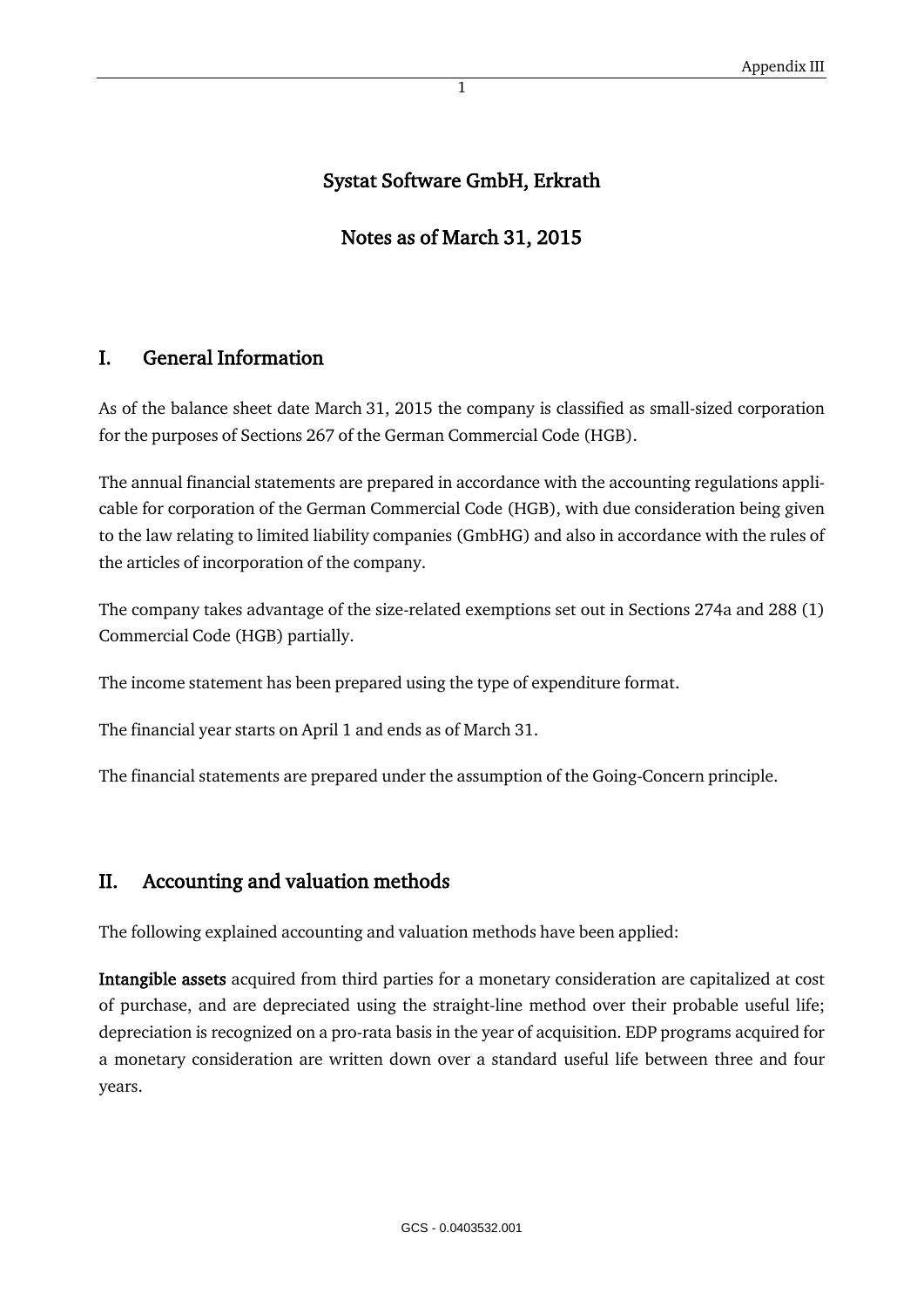Factory and office equipment is measured with cost of purchase or cost of production less straight-line depreciation. Depreciation in relation to additions to factory and office equipment is recognized on a pro-rata basis. The applied life-time for depreciation purposes is between three and five years.

With regard to the recognition of **minor-value assets**, the tax law regulation of Section  $6(2)$  and (2a) EStG has been used. The costs of purchase or production of depreciable moveable fixed assets which have been acquired before January 1, 2010 and which are capable of being used independently are recognized in full as business expenses in the financial year in which the assets are purchased, produced or contributed if the costs of purchase or production, less any amount of VAT included in the amount, of the individual asset do not exceed  $\epsilon$  150,00. In the case of minor-value assets for which the costs of purchase or production, less the amount of VAT included in the costs, amount to more than  $\epsilon$  150,00 and up to  $\epsilon$  1.000,00 an annual collective item is created in accordance with Section 6 (2a) EStG. The annual collective item is reversed over a period of five years, with the effect of reducing profit. If an asset is taken out of operating assets ahead of schedule, the collective item is not reduced.

The costs of purchase or production of depreciable moveable fixed assets which are capable of being used independently are recognized in full as business expenses in the financial year in which the assets are purchased, produced or contributed if the costs of purchase or production, less any amount of VAT included in the amount, of the individual asset do not exceed  $\epsilon$  410,00.

Participations have been evaluated at acquisition costs.

Trade receivables and other assets are evaluated at nominal value. The lower of cost-or-market principle has been observed.

Cash on hand, cash in bank are valued at nominal value.

Prepaid expenses cover expenses for a certain time after the balance sheet date, which have already been paid before the balance sheet date.

Accruals were established under consideration of recognisable risk and were calculated in accordance with reasonable business principles at their redemption values.

The liabilities are valued based upon their redemption amounts.

Deferred income has been posted for revenues concerning a certain period after the balance sheet date.

2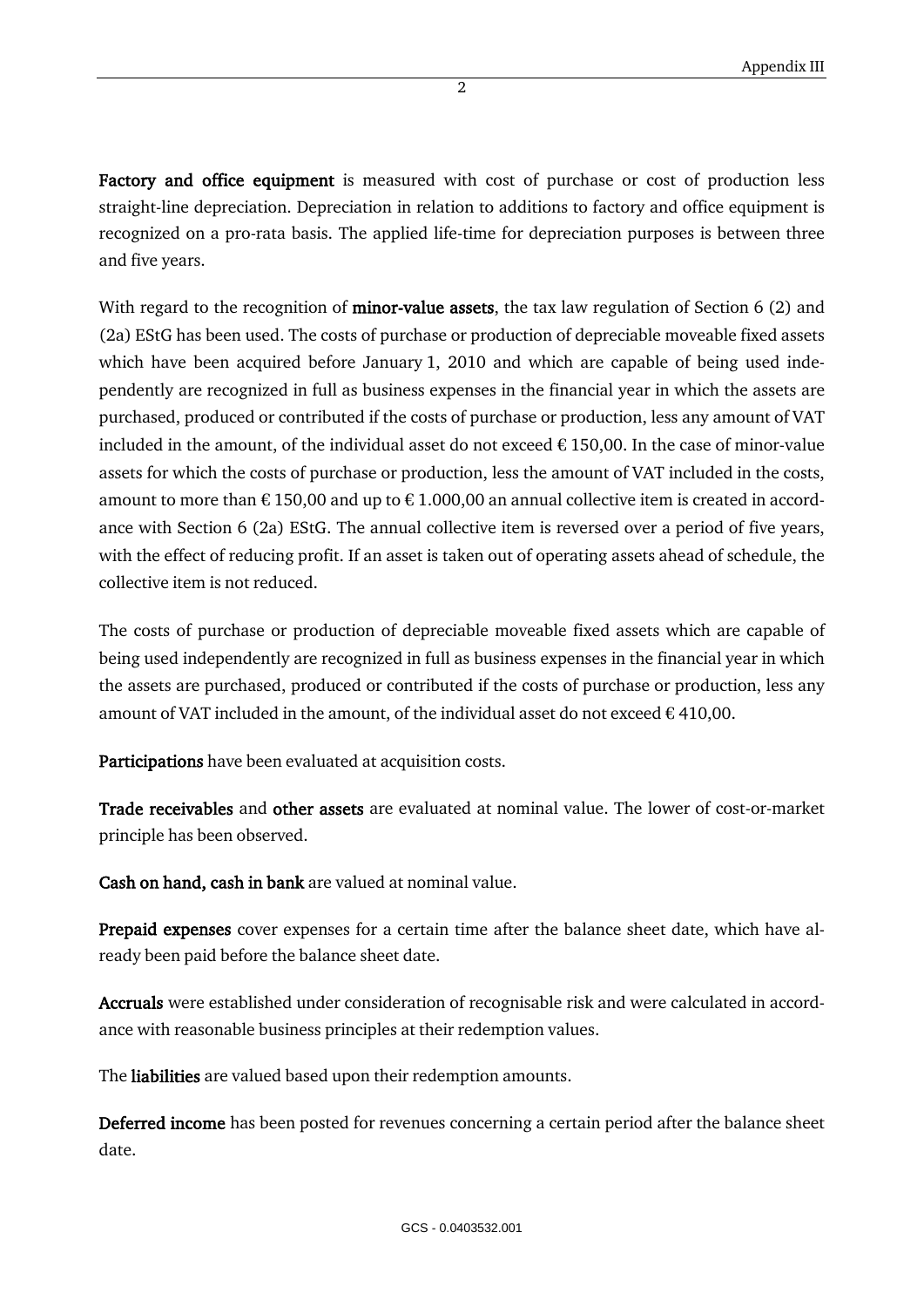#### III. Other information

#### 1. Participations

As of March 31, 2015 the company held participations as follows:

|                                                          | <b>Shares</b> | Eauity | Net income<br>of 2015 |
|----------------------------------------------------------|---------------|--------|-----------------------|
|                                                          | %             | T€     | Τ€                    |
| Cubeware GmbH, Rosenheim (balance sheet date 31.03.2015) | 100           | 36     |                       |

According to the shareholder's resolution dated March 16, 2012 and notarial deed as of March 19, 2012 a profit and loss agreement has been enforced which was registered with the Commercial Register of Traunstein on March 21, 2012.

#### 2. Shareholder

The company is a wholly-owned subsidiary of Cranes Software International Limited, Bangalore/India.

#### 3. General managers

During the financial year 2014/2015 the general management was performed by

Mr. Suresh Rajashekar Saligram, Munich.

#### 4. Consolidated accounts

The company is included into the consolidated accounts of Cranes Software International Limited, Bangalore/India. The parent company, which prepares the consolidated accounts for the greatest group of companies is Cranes Software International Limited, Bangalore/India. The consolidated accounts are available at the seat of Cranes Software International Limited, Bangalore/India.